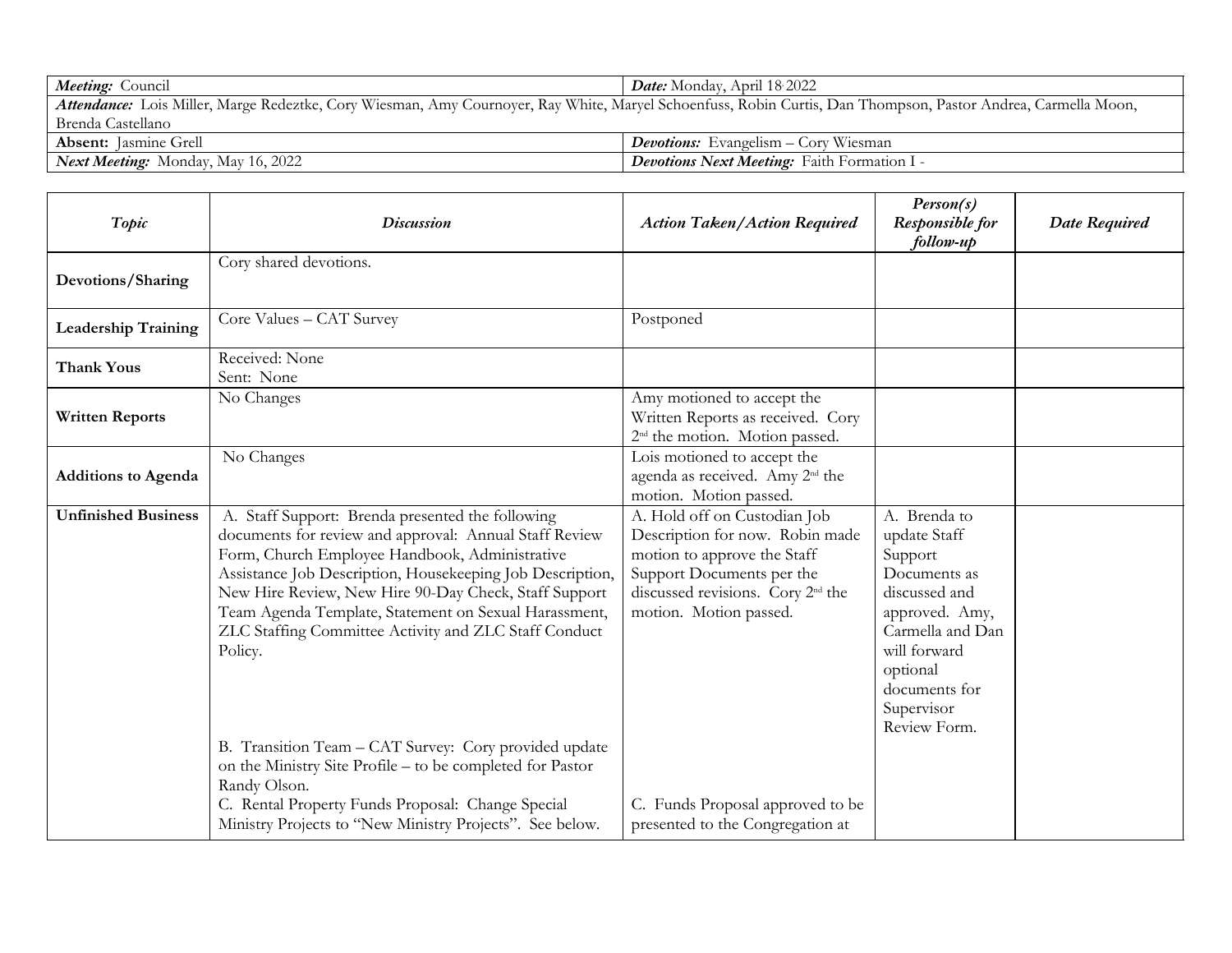|                     |                                                             | the meeting on May, 15 <sup>th</sup> .     |                  |  |
|---------------------|-------------------------------------------------------------|--------------------------------------------|------------------|--|
|                     | D. Property Updates: Robin updated Rich and Jim to get      |                                            |                  |  |
|                     | doors on. Bay window is in and will be installed later this |                                            |                  |  |
|                     | week when Pastor is gone. Rich to discuss elevator with     |                                            |                  |  |
|                     | Mike $R$ – best to on when needed and to turn off when not  |                                            |                  |  |
|                     | in use. Robin is following up with Permar Security for the  |                                            |                  |  |
|                     | automatic door locks. Dan forwarded Property                |                                            |                  |  |
|                     | Management contacts for Robin to check with.                |                                            |                  |  |
|                     | E. IT Assessment Update: Maryel informed just received      | E. Ray made motion to proceed              |                  |  |
|                     | Website and Computer proposals from Fluegel                 | with the 2 proposals received from         |                  |  |
|                     | Engineering. ZLC has been approved for Tech Soup and        | Fluegel Engineering using funds            |                  |  |
|                     | Google Work Space.                                          | from the Council Pastor                    |                  |  |
|                     |                                                             | Designated Funds to be                     |                  |  |
|                     |                                                             | reimbursed at a later date if the          |                  |  |
|                     |                                                             | Rental Property Funds Proposal is          |                  |  |
|                     |                                                             | approved designating \$20,000 for          |                  |  |
|                     |                                                             | IT Upgrades at the Congregational          |                  |  |
|                     |                                                             | Meeting on May, 15th. Robin 2nd            |                  |  |
|                     |                                                             | the motion. Motion passed.                 |                  |  |
|                     | F. Noisy Offering: Ukraine - Use Matching Funds to          | F. Cory made motion to use                 |                  |  |
|                     | increase donation of \$635 to \$1,270.                      | matching funds to double Noisy             |                  |  |
|                     |                                                             | Offering donation to \$1270 and to         |                  |  |
|                     |                                                             | donate to ELCA Disaster                    |                  |  |
|                     |                                                             | Response for Ukrainian Relief.             |                  |  |
|                     |                                                             | Amy 2 <sup>nd</sup> motion. Motion passed. |                  |  |
|                     | A. Adopt-a-Highway Clean Up - Cory offered Wednesday,       |                                            |                  |  |
|                     | May 18th and Wednesday, May 25th for dates at 6:00 pm.      |                                            |                  |  |
|                     | May 25 <sup>th</sup> to be rain date. Plan for 2 hours.     |                                            |                  |  |
|                     | B. Funeral Coordinator/Guidelines: Lois updated have 8-     | B. Will put notice in Weekly               | B. Pastor Andrea |  |
|                     | 10 individuals on list to assist with funerals, but not     | Update, Newsletter and                     | will write up a  |  |
| <b>New Business</b> | available. Suggested a paid position to coordinate with the | Announcements - ISO Funeral                | notice.          |  |
|                     | family, Pastor and the funeral home.                        | Coordinator(s) – if no one steps           |                  |  |
|                     |                                                             | forward, will need to discontinue          |                  |  |
|                     |                                                             | having the meals at ZLC.                   |                  |  |
|                     | C. Approval of Confirmands: Jacob Dahlke, Ryan              | C. Maryel made motion to                   |                  |  |
|                     | Brubaker, Casey Dasler, Aliya Maneke, Hailey Federwitz      | approve the 6 confirmands to be            |                  |  |
|                     | and Koehler Kilty                                           | confirmed on Sunday, May 8th.              |                  |  |
|                     |                                                             | Amy 2 <sup>nd</sup> the motion. Motion     |                  |  |
|                     |                                                             | passed.                                    |                  |  |
|                     |                                                             |                                            |                  |  |